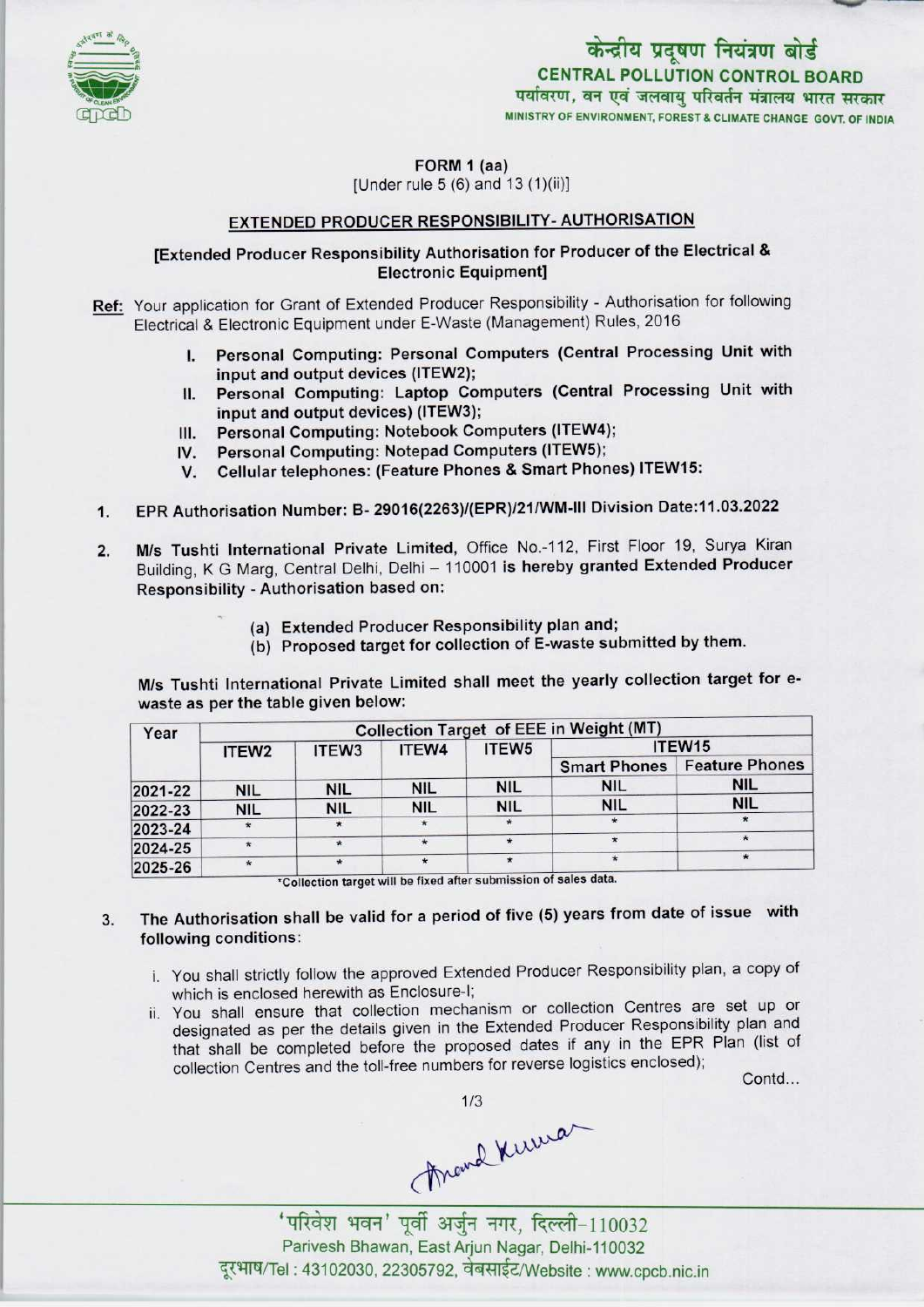

From pre page...

- iii. You shall ensure that all the collected e-waste is channelized to your dismantler/recycler M/s Greenzon Recycling Pvt. Ltd R-30, UPSIDC Industrial Area, Sikandrabad, Bulandshahr and record shall be maintained at dismantler/recycler and at your end.
- iv. You shall maintain records, in Form-2 of these Rules, of e-waste and make such records available for scrutiny by Central Pollution Control Board;
- v. You shall file annual returns in Form-3 to the Central Pollution Control Board on or before 30th day of June following the financial year to which that returns relates.

# vi. General Terms & Conditions of the Authorisation:

- a.The authorisation shall comply with provisions of the Environment (Protection) Act, 1986 and the E-waste (Management) Rules,2016 made there under;
- b. The authorisation or its renewal shall be produced for inspection at the request of an officer authorised by the Central Pollution Control Board;
- c.Any change in the approved Extended Producer Responsibility plan should be informed to Central Pollution Control Board within 15 days on which decision shall be communicated by Central Pollution Control Board within sixty days;
- d. It is the duty of the authorised person to take prior permission of the Central Pollution Control Board to close down any collection centre/points or any other facility which are part of the EPR plan;
- e. An application for the renewal of authorisation shall be made as laid down in subrule (vi) of rule of 13(1) the E- Waste (Management) Rules, 2016;
- f. The Board reserves right to cancel/amend/revoke the authorisation at any time as per the policy of the Board or Government.

### vii. Additional Conditions: -

- a) That the applicant will submit annual sales data along with annual returns;
- b)That the applicant has to ensure that the addresses of collection points provided by them in their EPR Plan are correct and traceable and the collection points/centres are functional;
- c) That the applicant will submit revised application for grant of EPR Authorisation in case of applicant adding/changing PRO or changing its EPR Plan;

2/3

Contd....

Arand Kumar